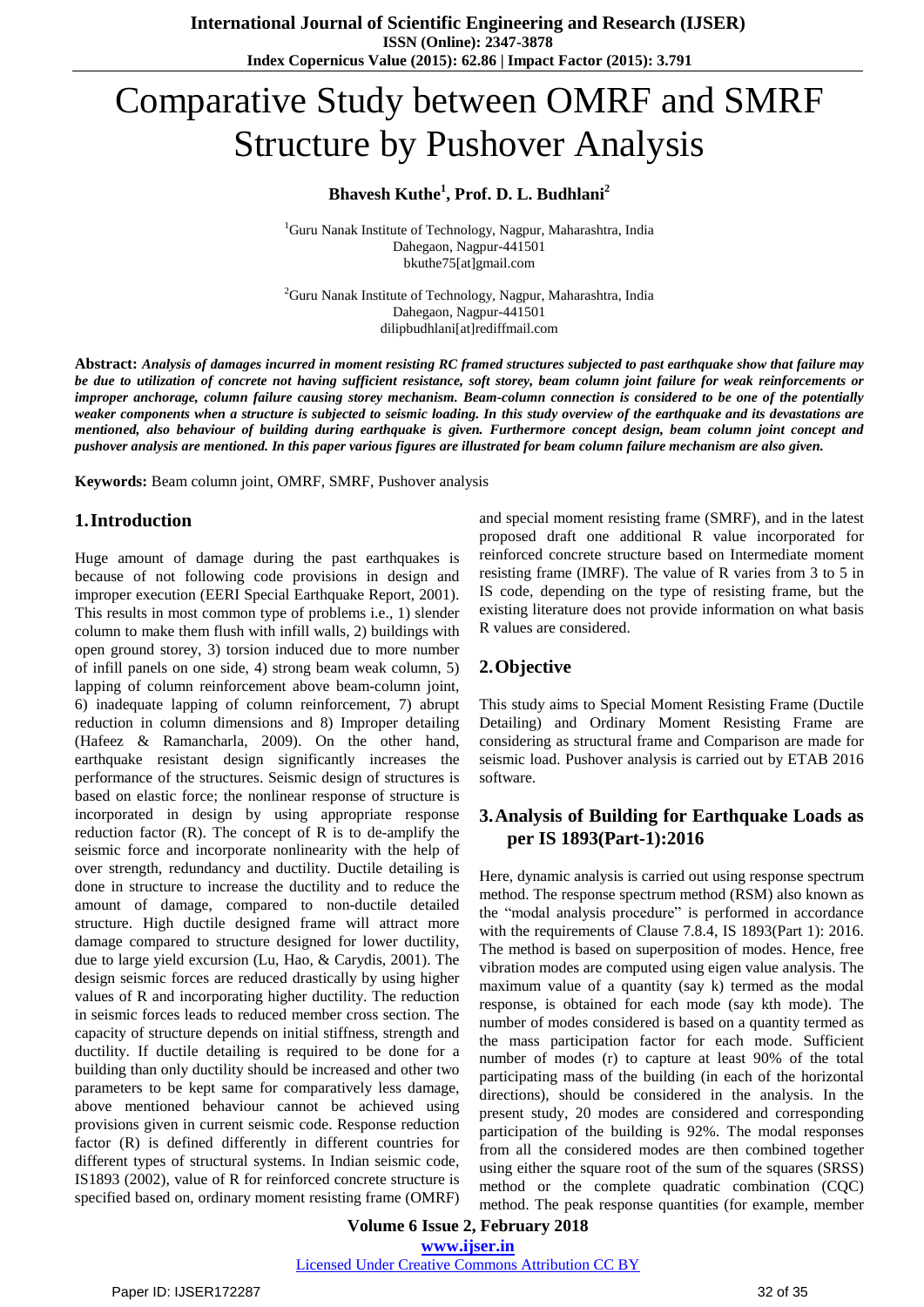#### **International Journal of Scientific Engineering and Research (IJSER) ISSN (Online): 2347-3878 Index Copernicus Value (2015): 62.86 | Impact Factor (2015): 3.791**

forces, displacements, storey forces, storey shears, and base reactions) are combined as per CQC or SRSS method. In the present building, the natural periods of the building considered are found to be very closely spaced. So, a formulation known as the Complete Quadratic Combination (CQC) based on the theory of random vibration and is also considered as the extension of SRSS method, is used for calculating earthquake loads for very closely spaced time periods. The base shear of building is found by response spectrum method using ETAB 2016.

## **4.Pushover Analysis**

The well- known practical method i.e. Pushover Analysis is that analysis which is carried out under permanent vertical loads and gradually increasing lateral loads to calculate the deformation as well as damage pattern of a structure. A plot of the total base shear versus top displacement in a structure is obtained by this analysis that would indicate any premature weakness. This plot is known as 'Capacity Curve'. For developing modeling parameters, acceptance criteria (performance level) and procedures of pushover analysis, there are requirement of some documents such as The ATC-40 (Applied Technology Council) and FEMA-356 (Federal Emergency Management Agency) documents.



**Figure 1:** Force-Deformation Criterion for Hinges Used In Pushover Analysis

These documents also describe the actions followed to determine the yielding of frame member during the analysis. Two actions are used to govern the inelastic behavior of the member during the pushover analysis that is deformationcontrolled (ductile action) or force-controlled (brittle action).

#### Acceptance Criteria (Performance Level)

The performance levels (IO, LS, and CP) of a structural element are represented in the load versus deformation curve as shown below,

B -Yield State IO –immediate Occupancy LS –Life Safety CP –Collapse Prevention C –Ultimate State

## **5.Problem Statement**

The building is analyzed is G+6 R.C framed building of symmetrical rectangular plan configuration. Complete analysis is carried out for dead load, live load & seismic load using ETAB 2016. Response spectrum method of analysis is used. All combinations are considered as per IS 1893:2016.

Typical plan of building is shown in Figure 2



**Figure 2:** Plan of G+ 6 RC framed structures



**Figure 3:** 3D view of G+6 RC framed structure

## **Building properties**

Details of building: G+6 Plan Dimension: 24m x 20m, 4m span in each direction. Outer wall thickness: 230mm Inner wall thickness: 230mm Floor height: 3 m Parking floor height: 3m

### **Seismic Properties**

Seismic zone: IV Zone factor: 0.24 Importance factor: 1.0 Response Reduction factor (OMRF) R: 3 Response Reduction factor (SMRF) R: 5 Soil Type: medium

**Volume 6 Issue 2, February 2018 [www.ijser.in](file:///G:\www.ijser.in\Documents\www.ijser.in)** [Licensed Under Creative Commons Attribution CC BY](http://creativecommons.org/licenses/by/4.0/)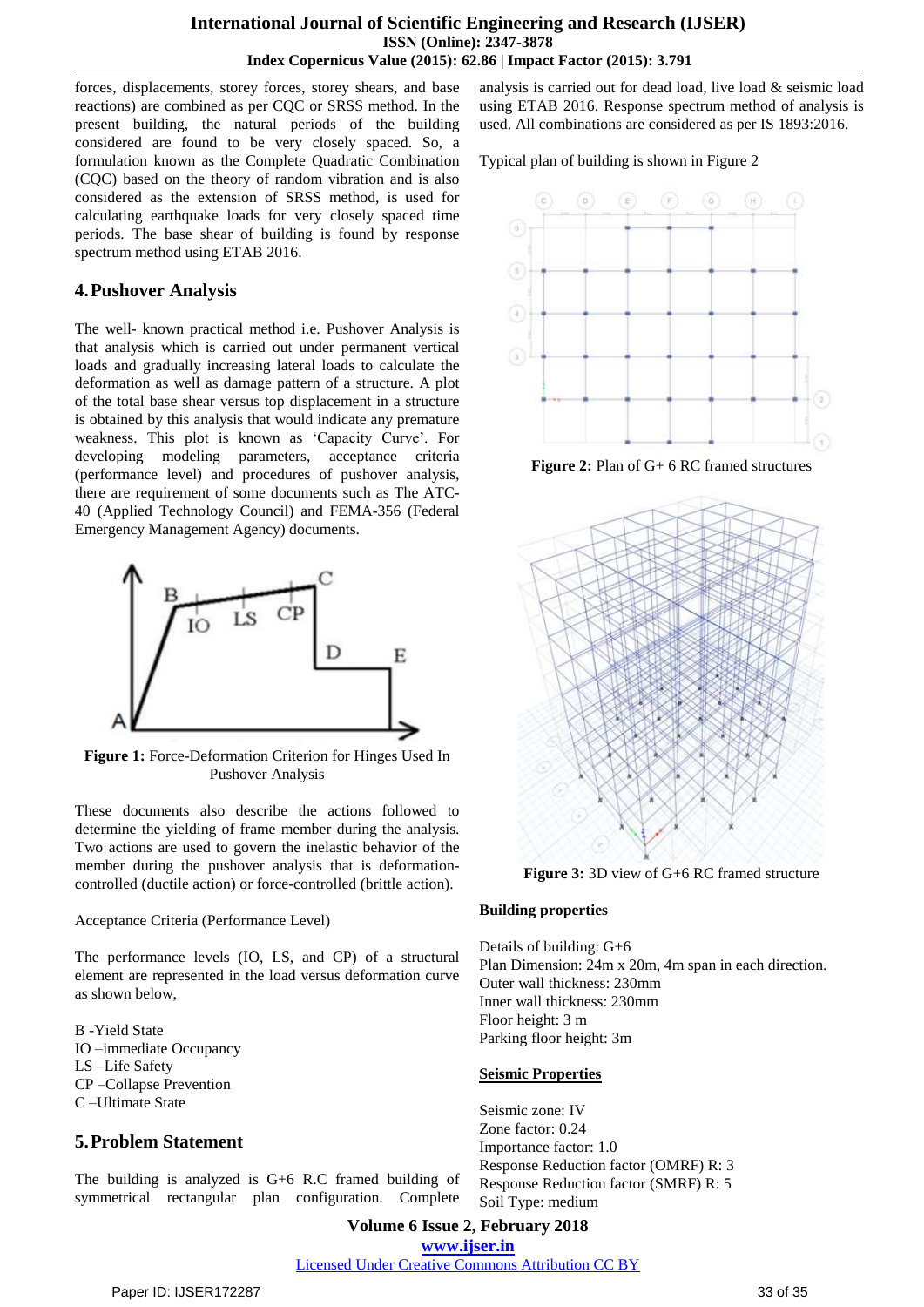#### **Material Properties**

Material grades of M30 & Fe500 is used for the design.

#### **Loading on structure**

Dead load: self-weight of structure Weight of 230mm wall: 13.8 kN/m² Live load: For G+15: 2.5 kN/m² Roof: 1.5 kN/m² Seismic load: Seismic Zone IV

| <b>Table 1: Design</b> sizes of members |                    |                      |  |  |  |
|-----------------------------------------|--------------------|----------------------|--|--|--|
|                                         | As per IS 456:2000 | As per IS 13920:2016 |  |  |  |
| Column size                             |                    |                      |  |  |  |
| Plinth to First<br>floor                | 500mmX300mm        | 500mmX350mm          |  |  |  |
| Second to Third<br>floor                | 400mmX300mm        | 400mmX350mm          |  |  |  |
| Fourth to fifth<br>floor                | 300mmX300mm        | 350mmX350mm          |  |  |  |
| Sixth floor                             | $250$ mm $X250$ mm | 350mmX350mm          |  |  |  |
| Beam size                               |                    |                      |  |  |  |
| Plinth to First<br>floor                | 400mmX250mm        | $400$ mm $X250$ mm   |  |  |  |
| Second to Third<br>floor                | 350mmX250mm        | 350mmX250mm          |  |  |  |
| Fourth to fifth<br>floor                | 300mmX250mm        | 300mmX250mm          |  |  |  |
| Sixth floor                             | $250$ mm $X230$ mm | $250$ mm $X230$ mm   |  |  |  |
| Slab thickness                          | 120 <sub>mm</sub>  | 120 <sub>mm</sub>    |  |  |  |

## **6.Results and Discussions**

It is an analysis to evaluate the seismic performance of ordinary moment resisting (OMRF) and Special moment resisting (SMRF) structures. In this dynamic loading is applied to the structure. A non linear relationship is obtained between load and displacement.

Figure 4 shows Displacement versus Base shear pushover curve for ordinary moment resisting frame in X direction and Y direction. It shows that curve reaches upto 165mm of targeted displacement in X direction while 145mm of targeted displacement in Y direction.



**Figure 4**: Pushover curve for OMRF

Figure 5 shows Displacement versus Base shear pushover curve for Special moment resisting frame in X direction and Y direction. It shows that curve reaches up to 170mm of targeted displacement in X direction while 158mm of targeted displacement in Y direction.



**Figure 5**: Pushover curve for SMRF

**Table 2:** Comparison of base shear

|                    | IS 456                           |                      | IS 13920                         |                      |  |
|--------------------|----------------------------------|----------------------|----------------------------------|----------------------|--|
| Analysis<br>Method | Response<br>Spectrum<br>Analysis | Pushover<br>Analysis | Response<br>Spectrum<br>Analysis | Pushover<br>Analysis |  |
| $X-$<br>Direction  | 704.8554                         | 415.393              | 446.1518                         | 440.024              |  |
| Y-<br>Direction    | 624.8094                         | 370.804              | 415.0328                         | 410.335              |  |

Linear analysis is carried out by response spectrum method and nonlinear analysis is carried out by pushover method using ETAB 2016. Table 2 represents comparison between base shear by response spectrum method and shear at performance point by pushover method.



**Figure 6**: Comparison of shear in X direction

Figure 6 represents graphical representation between base shear by response spectrum method and shear at performance point by pushover method in X direction. It shows that base shear by response spectrum method is greater than shear at performance point for both OMRF and SMRF structures

**Volume 6 Issue 2, February 2018 [www.ijser.in](file:///G:\www.ijser.in\Documents\www.ijser.in)** [Licensed Under Creative Commons Attribution CC BY](http://creativecommons.org/licenses/by/4.0/)